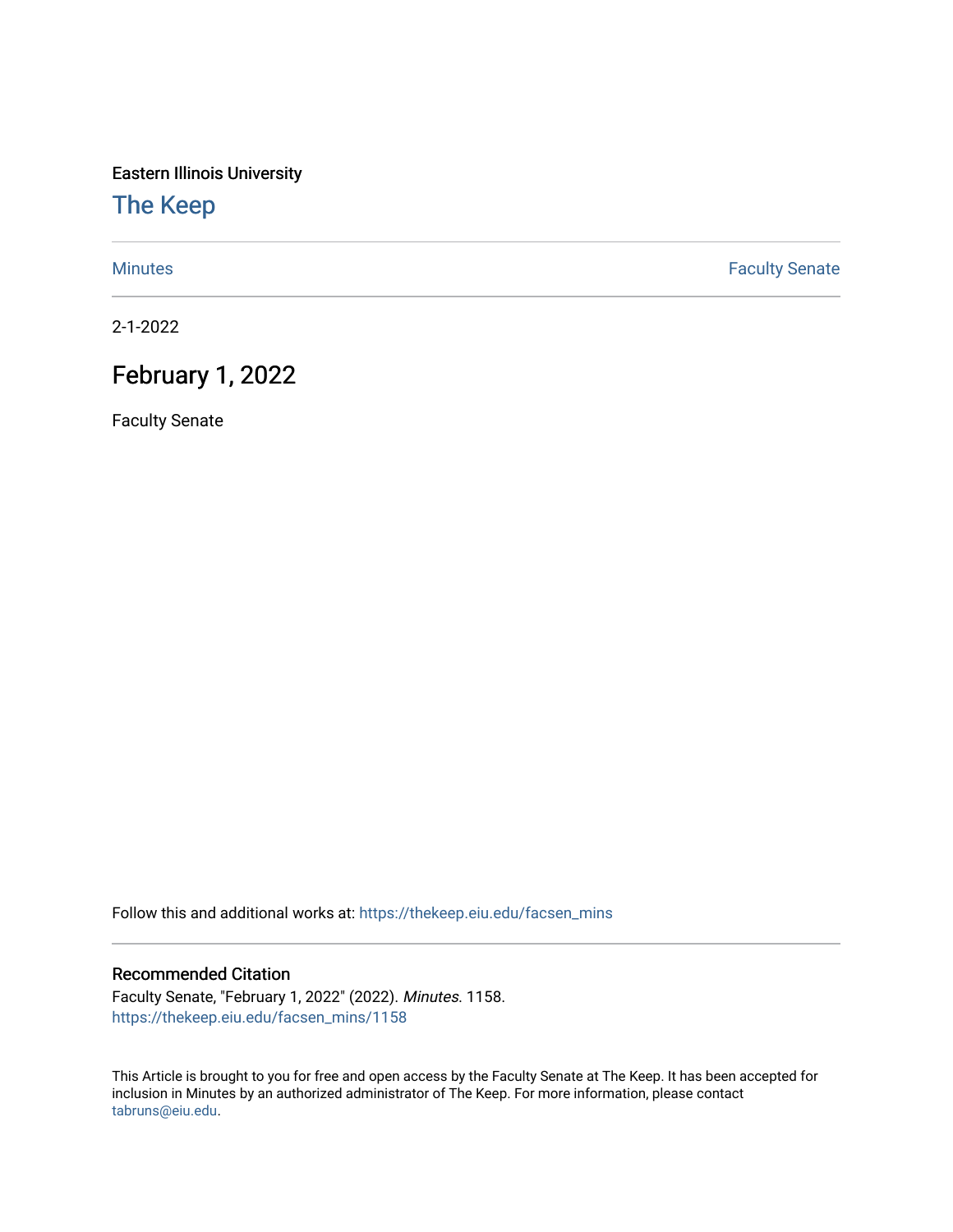Agenda and Minutes Faculty Senate 2021-2022 February 1, 2022

Members Present: Teshome Abebe, Todd Bruns, Brad Decker, Stephen Kozlowski, Nichole Mulvey, Alicia Neal, Jeanne Okrasinski, Andrew Parrish, Will Porter, Steve Scher, Grant Sterling, Jeff Stowell, Larry White

Guests: Jay Gatrell (Provost), Ryan Gibson, Director of Information Technology

- I. Welcome (back) to Grant Sterling, who will be serving as a Senator for the remainder of the 2021-2022 year.
- II. Approval of minutes from 11/30 occurred. Motion was made by Senator Stowell, seconded by Senator Davis. Vote passed with all senators voting yes; Senator Sterling abstained.
- III. Committee reports
	- a. Exec (Bruns/Stowell/Mulvey)
		- i. Shield testing reports were shared. When we started the semester, EIU had a 10% positivity rate the first week, dropping to 6% by second week. This (6%) is like other institutions that were online the first two weeks unlike EIU.
		- ii. Illinois appropriations committee will be meeting online soon. President Glassman will be attending. IBHE is recommending an average of 5% for all universities (EIU in middle of that average, at 6%) based on Pell eligible students, but we are uncertain if the appropriations committee will follow this recommendation.
		- iii. The search for a senior DEI officer is occurring. Senator Abebe, who is the faculty senate representative on the search and screen committee, provided an update. There are several other institutions looking for this position as well, which may make hiring challenging. The senior DEI officer will be on President's Council and report directly to the President.
		- iv. University-level strategic planning is being discussed. All 3 senates will be asked to contribute for this 5-year plan. More information will be shared by the Provost.
		- v. The new science building is moving forward in planning. The biology and chemistry departments will be housed in this new building.
		- vi. EIU think tank started as a pilot committee three years ago. This spring faculty senate will consider making this a resolution for continuation.
	- b. Elections & Nominations (Stowell)
		- i. Spring elections will begin soon. There are 29 open positions on 9 elected committees this spring. Current membership for committees is listed on the faculty senate website. Announcements will be out this week and deadline for nominations is 4:00 p.m. Monday, February 21st.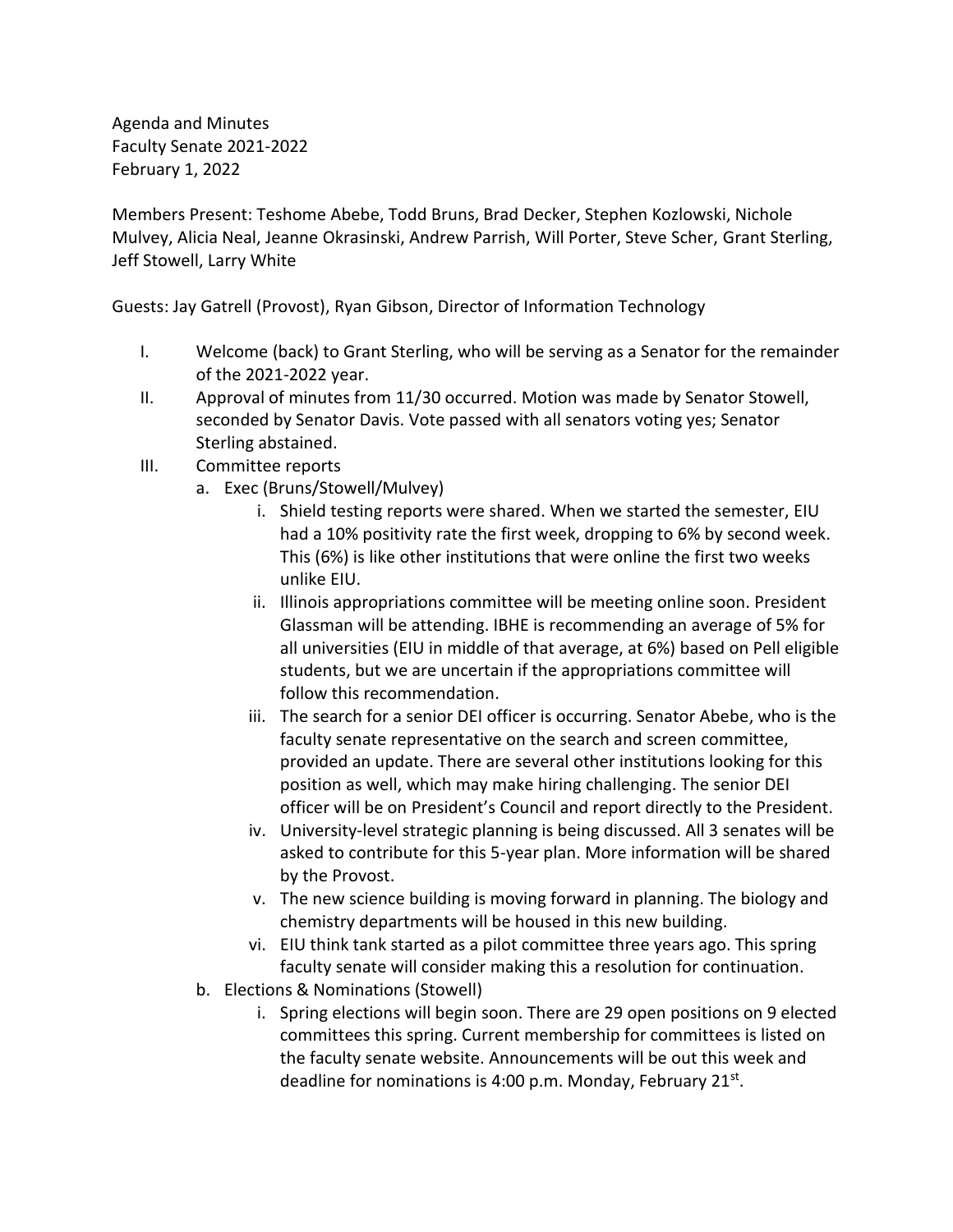- ii. A member of Eworks (enrollment management) is unable to continue service; volunteers will be solicited.
- c. Student & Staff Relations (Karki/Davis/Bruns)
	- i. Student senate representative Karki is no longer available for meetings this spring semester. A new student representative will be found to take his place. No student report occurred at this meeting.
	- ii. Staff relations had no report.
- d. Faculty Forum (Mulvey)
	- i. Senator Mulvey summarized ideas generated by the committee for spring forum. This included a possible panel discussion regarding changes in enrollment, student demographics, and modality of course offerings. This would be considered within the context of EIU's brand and vulnerability. More details will be shared as they develop.
- e. Awards (Bruns)
	- i. Call for Distinguished Faculty Award was sent out Monday, and a reminder will be sent February 14<sup>th</sup>, with February 23<sup>rd</sup> as the due date for packets. The review committee is being formed with representatives from graduate students, undergraduate students, alumni services, and appointment from president.
- IV. Provost's Report
	- a. Spring enrollment update was summarized. Dual credit enrollment decreased (COVID restraints) but enrollment increased in degree-seeking students, and EIU has an all-time high in international student enrollment from 55 different countries; fall 2022 enrollment numbers are also looking positive at this time.
	- b. Science building project is in the final design phase with plans to locate the building as a south gateway to the campus situated on the parking lot/tennis course diagonally across from Ninth St. Hall to intentionally to save green space.
	- c. CENCERE project continues to move forward, focusing on community sustainability and improvements within the current building and in area outside. This is also a partnership with Lakeland.
	- d. CHHS Dean Search public phase will begin over the next month.
	- e. University-level strategic planning will move forward in earnest in the fall. This semester the focus will be making sure all stakeholders are represented, with plans to meet starting after spring break and writing the Strategic Plan in 22-23. Sustainability will be the theme. This will be done in tandem with the HLC report, and the current core group will be working to establish the HLC committee by the end of this semester. The HLC preparation will occur over the course of the next two years to prepare for the site visit in the 24-25 year.
	- f. What about the snow day? Provost Gatrell is watching everything closely and has been in contact with local entities. Watch the website and social media for updates.
- V. Update: Naming Commission (Scher)